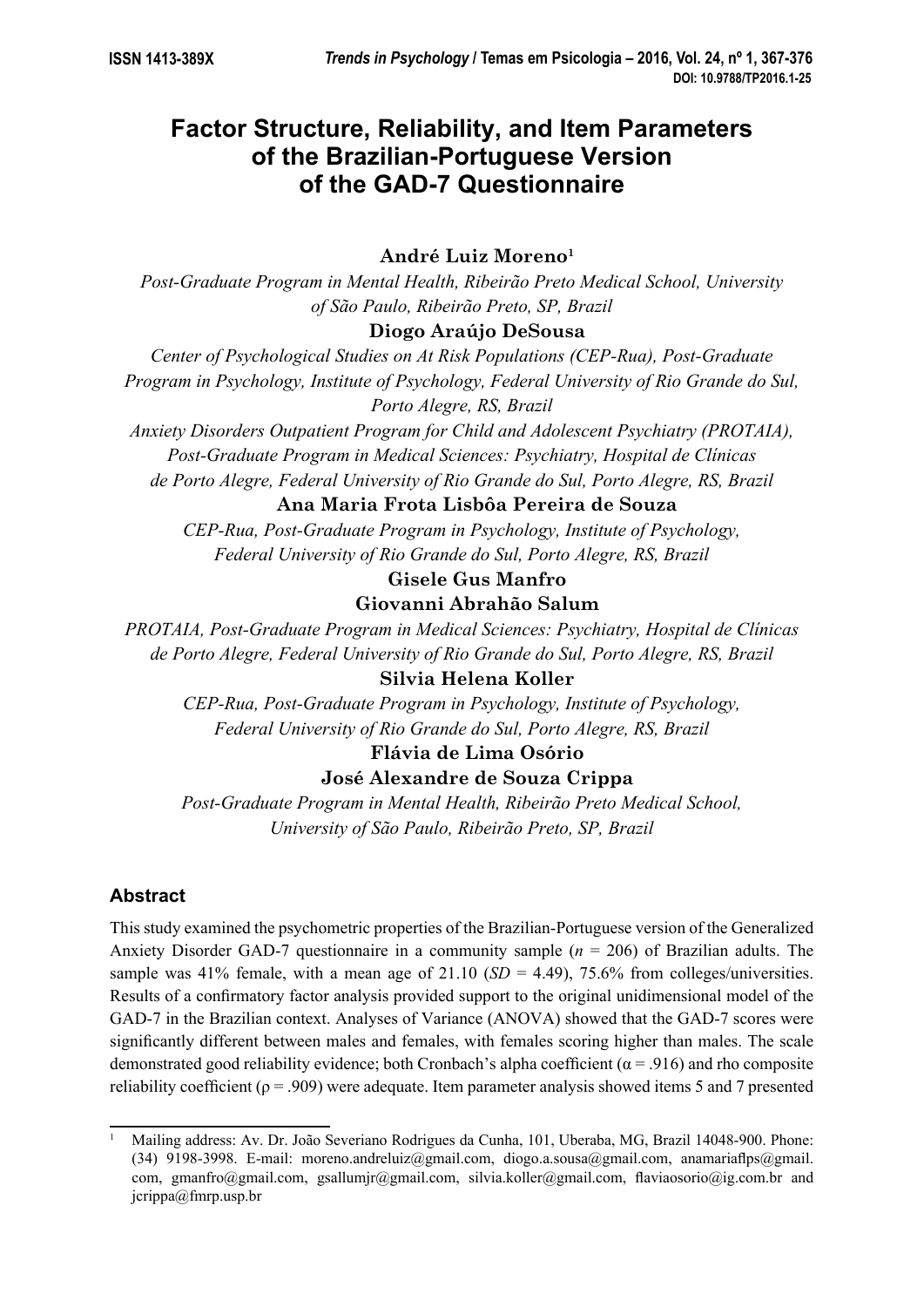the highest severity thresholds for the generalized anxiety latent trait, whereas item 1 presented the lowest ones. Our findings suggest that the Brazilian-Portuguese version of the GAD-7 is suitable for assessing Generalized Anxiety Disorder symptoms in Brazilian adults in community settings.

**Keywords***:* GAD-7, Generalized Anxiety Disorder, anxiety, psychometrics.

## **Estrutura Fatorial, Fidedignidade e Parâmetros de Itens da Versão em Português Brasileiro do Questionário GAD-7**

### **Resumo**

Este estudo analisou as propriedades psicométricas da versão em Português Brasileiro do questionário de "Transtorno de Ansiedade Generalizada - GAD-7 em uma amostra de comunidade (*n* = 206) da população adulta brasileira. A amostra foi composta por de 41% de participantes do sexo feminino, com idade média de 21,10 (*DP* = 4,49), e 75,6% em instituições de ensino superior. Os resultados da análise fatorial confirmatória forneceram apoio para o modelo unidimensional original do GAD-7 no contexto brasileiro. As análises de variância (ANOVA) mostraram que os escores do GAD-7 foram significativamente diferentes entre homens e mulheres, com as mulheres apresentando maiores escores que os homens. A escala demonstrou uma boa fidedignidade; sendo que tanto o coeficiente de Cronbach alfa ( $\alpha$  = 0,916) e rho coeficiente de confiabilidade composta ( $\rho$  = 0,909) foram adequados. A análise dos parâmetros dos itens mostrou itens 5 e 7 apresentaram os limiares mais elevados de severidade para o traço-latente de ansiedade generalizada, enquanto que o item 1 apresentou as menores. Nossos resultados sugerem que a versão Português Brasileiro do GAD-7 é adequada para avaliar os sintomas do transtorno de ansiedade generalizada em adultos brasileiros em ambientes comunitários.

**Palavras-chave***:* GAD-7, Transtorno de Ansiedade Generalizada, ansiedade, psicometria.

## **Estructura Factorial, Confiabilidad, y Ítems Parámetros de la Versión de Portugués Brasileño del Cuestionario GAD-7**

## **Resumen**

Este estudio examinó las propiedades psicométricas de la versión de portugués brasileño del cuestionario de Desorden de Ansiedad Generalizada GAD-7, en una muestra comunitaria (*n* = 206) de adultos brasileños. La muestra se compone de 41% de mujeres, con una edad media de 21,10 (*SD* = 4,49), y 75,6% estudiantes universitarios. El análisis factorial confirmatorio proporcionó evidencias que soportan el modelo unidimensional original del GAD-7 en el contexto brasileño. El análisis de variancia (ANOVA) mostró que las puntuaciones fueron significativamente diferentes entre hombres y mujeres, siendo que las mujeres obtuvieron puntuaciones más altas que los hombres. La escala demostró tener una buena confiabilidad; el coeficiente de alpha de Cronbach ( $\alpha$  = .916) y el coeficiente rho de fiabilidad  $(p = .909)$  fueron adecuados. El análisis de datos mostró los ítems 5 y 7 tuvieron los umbrales de gravedad más altos en el trazo de ansiedad generalizada, mientras el ítem 1 tuvo el más bajo. Nuestros hallazgos sugieren que la versión en portugués brasileño de GAD-7 es adecuado para la evaluación de síntomas de trastorno de ansiedad generalizada en adultos brasileños en contextos comunitarios.

**Palabras clave***:* GAD-7, Desorden Generalizado de Ansiedad, ansiedad, psicometría.

The Generalized Anxiety Disorder (GAD) is characterized by the presence of exaggerated anxiety and worries, which the individual has difficulties to control, related to a variety of contexts and situations, along with physiological symptoms (American Psychiatric Association,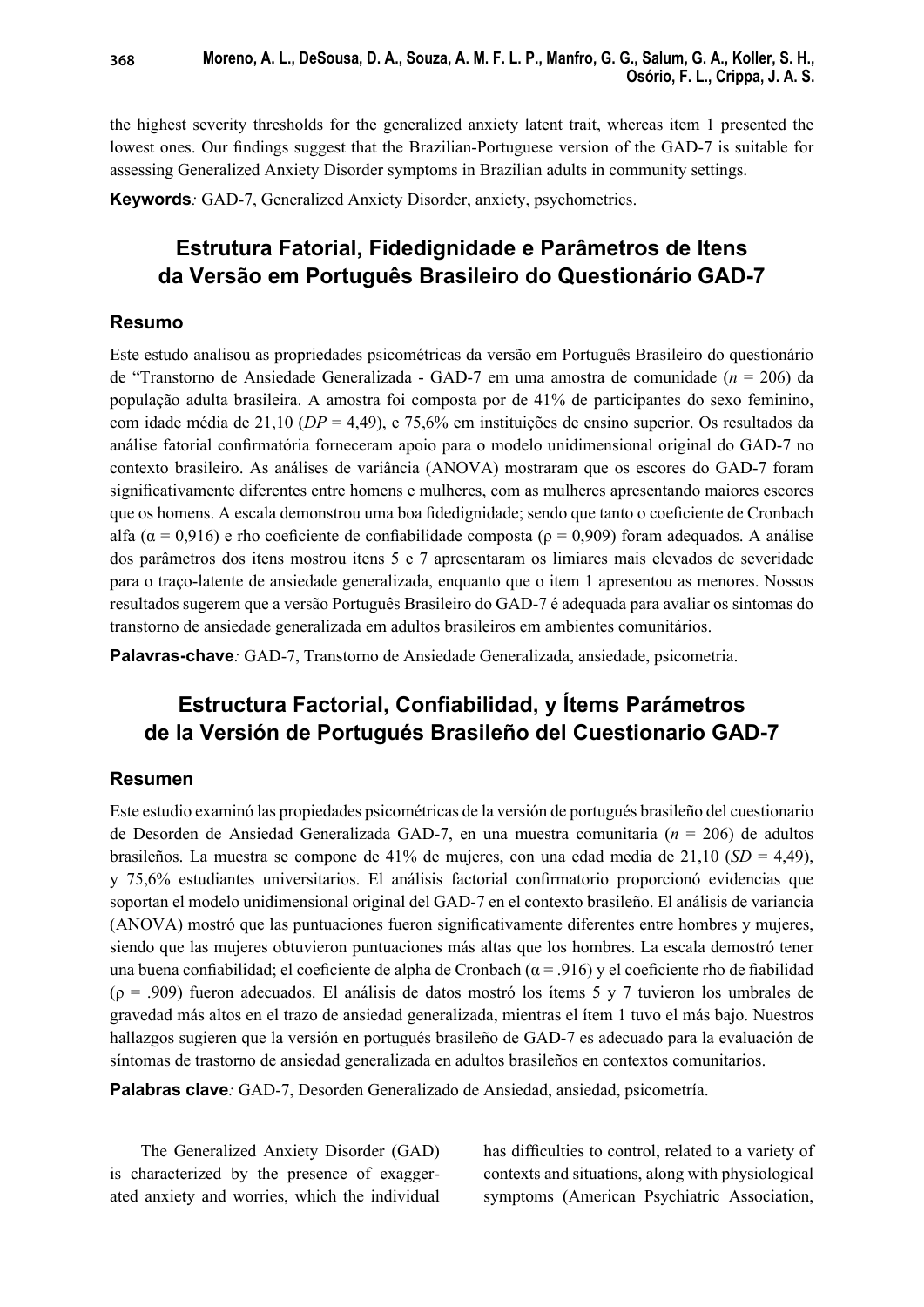2013). GAD is one of the most common mental disorders and the most prevalent disorder in the anxiety disorders group (Wittchen, 2002). GAD is highly comorbid with other mental disorders (Jacobi et al., 2004) and other non-psychiatric problems (Hoyer, Hofler, Jacobi, & Wittchen, 2003) and associated with a variety of negative outcomes. Valid instruments to measure GAD symptoms are essential for both clinicians and researchers.

Professionals and practitioners use a variety of instruments to diagnose GAD, such as general diagnostic interviews (e.g., the Structured Clinical Interview for the DSM-IV; Del-Ben et al., 2001) or even self-report measures of worry (e.g., the Penn State Worry Questionnaire; Castillo, Macrini, Cheniaux, & Landeira-Fernandez, 2010). Nevertheless, the straight-forward assessment of GAD symptoms can favor the screening of this specific mental disorder, which can influence the prognosis and treatment possibilities.

In this context, the Generalized Anxiety Disorder 7-item scale (GAD-7; Spitzer, Kroenke, Williams, & Löwe, 2006) is a self-report measure specifically developed to assess GAD symptoms. The GAD-7 items were developed based on the DSM-IV criteria and other anxiety assessment instruments. The short amount of time required to its application and the objectivity of the items make it an easy-to-administer alternative measure of GAD symptoms in clinical and research contexts. Because of these advantages, the GAD-7 has already been adapted to different countries (e.g., Spain; García-Campayo et al., 2010); Germany (Donker, Straten, Marks, & Cuijpers, 2011); Malaysia (Sidik, Arroll, & Goodyear-Smith, 2012) and to different clinical contexts (e.g., Delgadillo et al., 2012; Ruiz et al., 2011), being also used in many experimental studies (Robinson et al., 2010; Stoop, Spek, Pop, & Pouwer, 2011; Titov et al., 2009) and considered the best-performing test do assess GAD (Herr, Williams, Benjamin, & McDuffie, 2014).

However, to our knowledge, although there is a Brazilian-Portuguese version of the GAD-7 available online (Pfizer, 2013), no psychometric study has investigated the adequacy of the Brazilian version of the GAD-7. Moreover, according to a recent systematic review of the literature, none of the self-report scales available in Brazil to the assessment of anxiety symptoms was specifically designed to assess GAD symptoms (DeSousa, Moreno, Manfro, Gauer, & Koller, 2013). The aim of this study was therefore to investigate psychometric properties of a Brazilian-Portuguese version of the GAD-7. The specific aims were:  $(a)$  to examine the factor structure of the Brazilian version of the GAD-7 questionnaire; (b) to assess item performance of the GAD-7 items (i.e., item characteristic curves and thresholds); and (c) to evaluate the internal consistency and reliability of the Brazilian version of the GAD-7 score.

### **Method**

### *Participants and Procedures*

We recruited 206 Brazilian young adults and adults from universities, colleges, and preparation courses to university enrollment in the states of Rio Grande do Sul  $(n = 114)$  and Minas Gerais (*n* = 92). Participants were asked to complete a sociodemographic sheet and the GAD-7 questionnaire during their classroom period. One protocol presented missing values in the GAD-7 questionnaire items and was therefore excluded from analyses. The analytic sample consisted of 205 participants. Institutional approval was obtained before participation and all participants signed informed consent forms which explained the research objectives, risks, benefits, procedure, and their rights as participants. The study design was approved by the local Ethics Committee (project number 25298). The demographic characterization of the sample is depicted in Table 1.

#### *Instrument*

The Generalized Anxiety Disorder 7-item scale (GAD-7; Spitzer et al., 2006) is a 7-item selfreport measure of generalized anxiety symptoms grouped into one factor of generalized anxiety. Respondents score each item in a 4-point scale based on how often they have been bothered by the described symptoms over the last two weeks (not at all  $= 0$ ; several days  $= 1$ ; more than half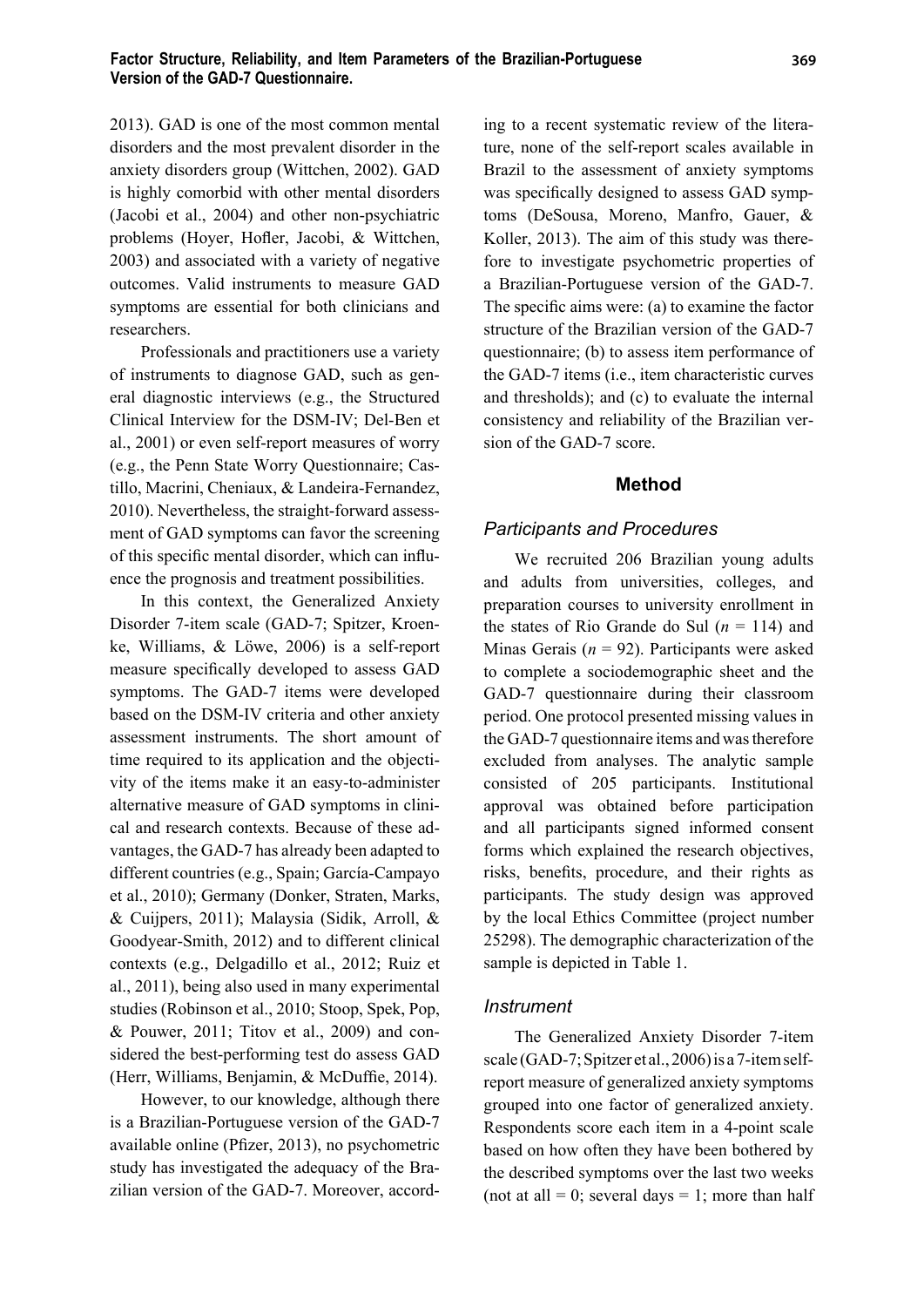| Variable                  |              | <b>ANOVA</b> statistics       |  |
|---------------------------|--------------|-------------------------------|--|
| Gender (male) $n$ (%)     | 84 (41.0)    |                               |  |
| Age range (years)         | $18 - 60$    |                               |  |
| Age $M(SD)$ (years)       | 21.10 (4.49) |                               |  |
| Educational level $n$ (%) |              |                               |  |
| High school               | 50(24.4)     |                               |  |
| College/University        | 155(75.6)    |                               |  |
| GAD score $M(SD)$         |              |                               |  |
| Total sample              | 7.82(5.57)   |                               |  |
| Male                      | 5.13(4.31)   |                               |  |
| Female                    | 9.69(5.60)   | $F(1, 204) = 39.36, p < .001$ |  |
| High school               | 8.92(6.01)   |                               |  |
| College/University        | 7.46(5.40)   | $F(1, 204) = 2.60, p = .108$  |  |

**Table 1**

**Demographic Characterization of the Sample and GAD-7 Scores Descriptive Analyses**

the days  $= 2$ ; nearly every day  $= 3$ ). Total scores range from  $0$  to  $21$ , with higher scores reflecting higher severity levels of GAD symptomatology. The original items and instructions in the GAD-7 were translated to Brazilian-Portuguese by two independent translators followed by an evaluation of the revised translated version by a group of experts and focus groups.

## *Data Analysis*

A Confirmatory Factor Analysis (CFA) was conducted to evaluate whether the unidimensional model of the GAD-7 proposed by studies from other cultures (Donker et al., 2011; García-Campayo et al., 2010; Sidik et al., 2012, Spitzer et al., 2006) fits to the Brazilian context. We conducted the CFA using the Weighted Least Squares Means and Variance Adjusted (WLSMV) estimation method to account for the categorical nature of the items, in the Mplus software version 7.11. For fit indices, we calculated the Comparative Fit Index (CFI), the Tucker–Lewis Index (TLI), and the Root Mean Square Error of Approximation (RMSEA) with a 90% confidence interval. Values of the CFI and TLI higher than .90 represent an acceptable fit, and higher than  $.95$  represent a good fit. Values of the RMSEA lower than .08 represent an acceptable fit, and lower than .05 represent a good fit (Brown; 2006; Hu & Bentler, 1999).

Standardized regression weights as factor loadings of the items were calculated in the CFA. Furthermore, item performance analyses were also calculated. Three thresholds were computed for each item (T1, T2, T3), representing the latent trait level at which there is a 50% probability of endorsing a given response option or higher in the scale (in this case,  $T1 =$  transition from endorsing "not at all" to endorsing "several days" or higher;  $T2 =$  transition from endorsing "several days" to endorsing "more than half the days" or higher; and  $T3 =$  transition from endorsing "more than half the days" to "nearly every day"). The mean of these three thresholds was also calculated to provide a single estimate of each item's difficulty (i.e., the item location in the severity continuum represented by the latent trait). Item characteristic curves were plotted for each item representing a function of the probability of endorsing each of the response option categories along the latent trait estimated by the GAD-7 factor scores.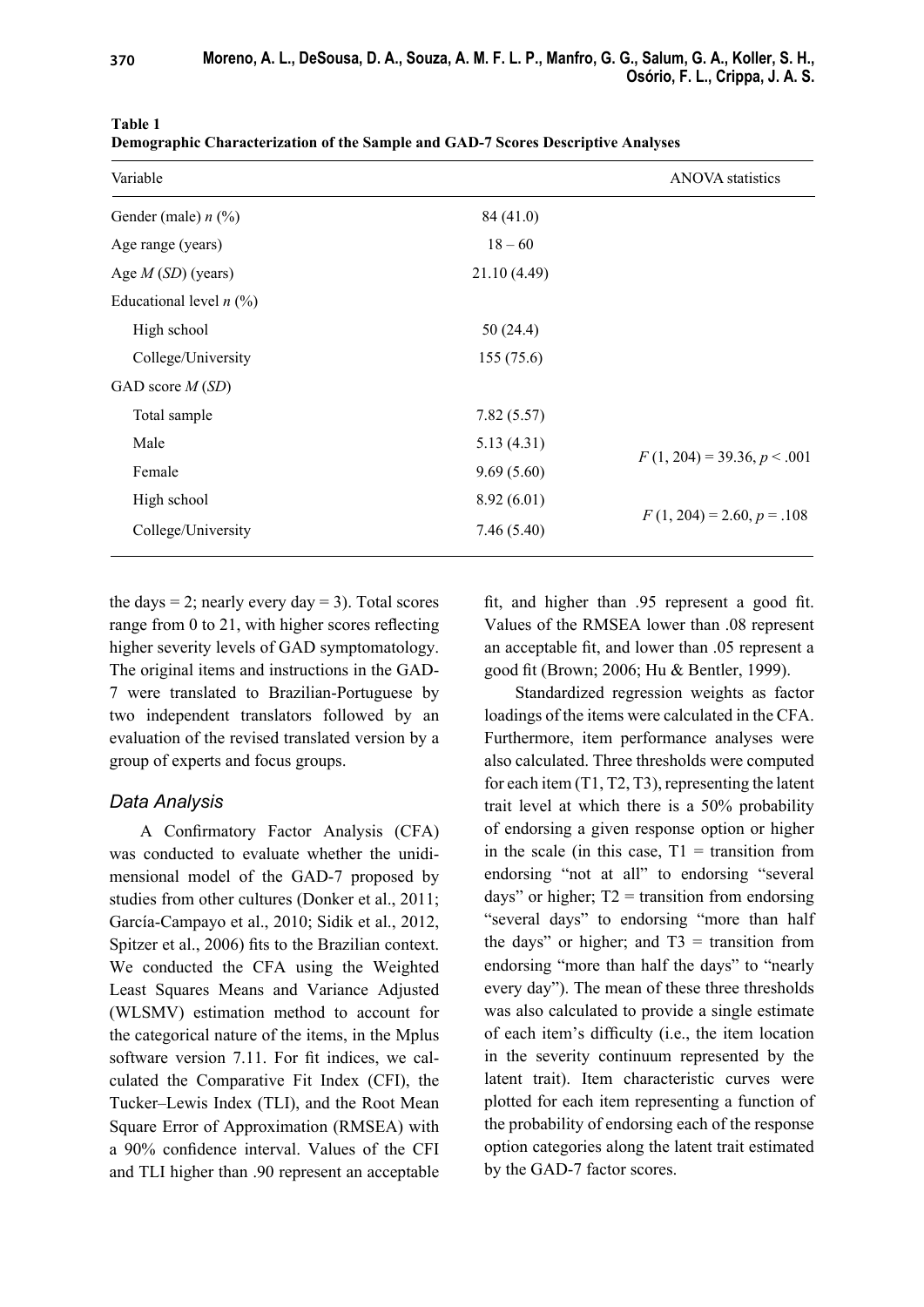Multigroup CFA was conducted to evaluate the measurement invariance of the model across genders (male *vs*. female participants). We tested an unconstrained model to assess configural invariance (i.e., whether the scale configuration; number of factors and items per factor) was acceptable for both males and females; and two constrained models to assess metric invariance (constraining the factor loadings to be equal across groups) and scalar invariance (constraining the factor loadings and intercepts/thresholds to be equal across groups). The  $\gamma^2$  difference test and the CFI difference test (ΔCFI) evaluated measurement invariance between the models (configural *vs.* metric; and metric *vs.* scalar). If the difference between indices was not significant (i.e.,  $\chi^2$  *p* > .05; and  $\Delta$ CFI  $\leq$  .01), the difference tests indicate factorial invariance for the evaluated parameter (Brown, 2006).

The Cronbach's alpha coefficient was calculated to evaluate the internal consistency of the GAD-7 score. Alpha values higher than .70 are deemed adequate. We also calculated Raykov's reliability rho coefficient to have a measure of composite reliability of the instrument, which presents advantages over Cronbach's alpha coefficient (Raykov, 1998). Values of the rho coefficient higher than .80 indicate good reliability.

### **Results**

Table 1 depicts the descriptive analyses of the mean GAD-7 scores for the total sample and demographic subsamples. Analyses of Variance (ANOVAs) showed that the GAD-7 scores were significantly different between males and females, with females scoring higher than males, but not significantly different between high school participants and college/university participants. Figure 1 shows the histograms with the distributions of the GAD-7 summed total scores (raw sum of scores) and latent factor scores (estimated scores from the CFA) in the total sample.

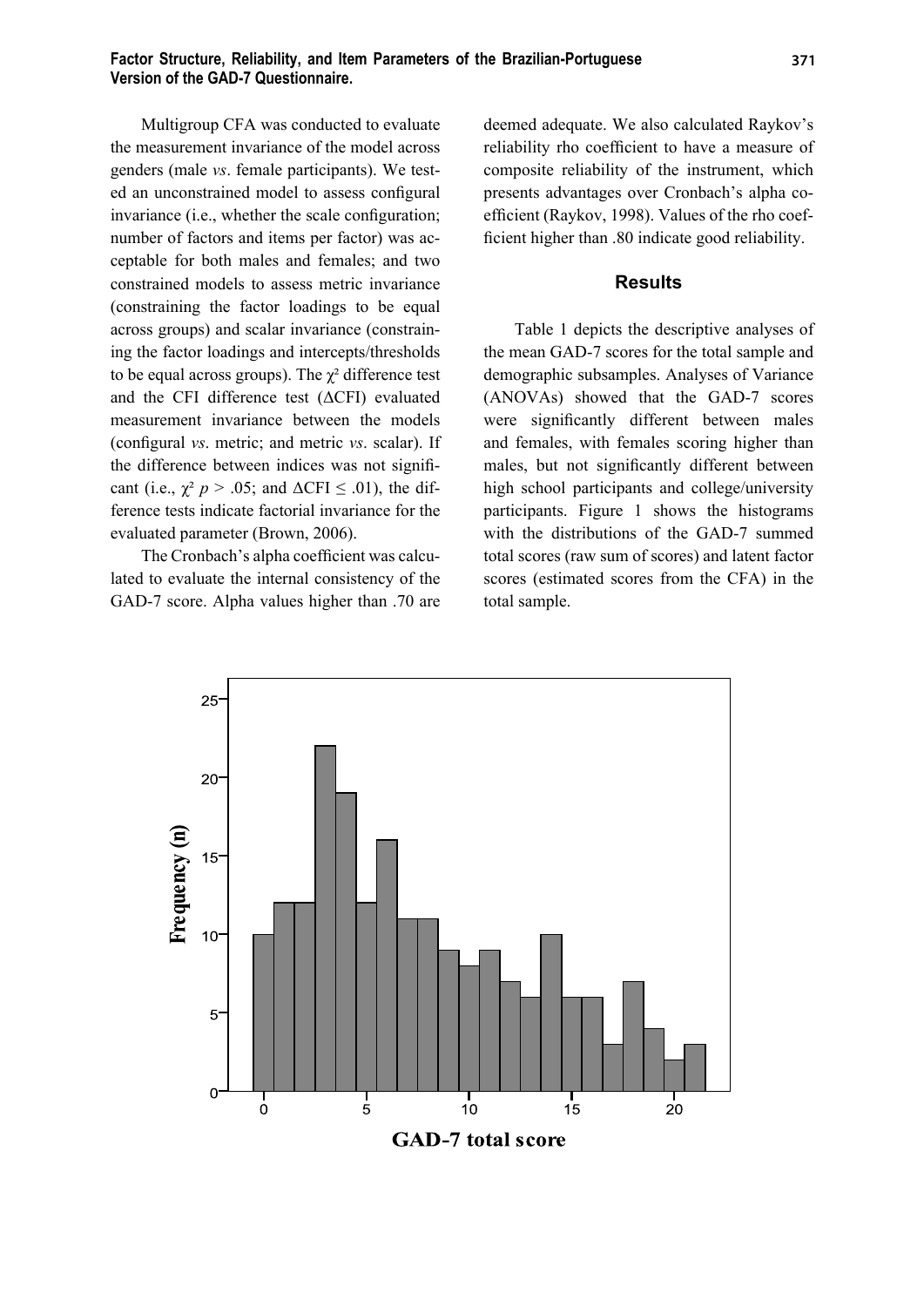

**Figure 1. GAD-7 summed total scores (above) and latent factor scores (below) distributions in the sample.**

Table 2 depicts the results for the CFA fit indices, standardized regression weights, and reliability coefficients. The fit indices demonstrated that the unidimensional model had acceptable  $(RMSEA)$  to good fit  $(CFI, TLI)$  to the sample. The multigroup CFA results showed that the unconstrained model (configural invariance) provided acceptable fit indices, supporting that the one-factor model is plausible for both boys and girls. The constrained models (metric and scalar) also presented acceptable fit indices and non-significant  $\chi^2$  difference tests and ΔCFI. Since constraining the factor loadings and the intercepts/thresholds to be equal across genders did not significantly change the fit indices of the model, our results indicate that the GAD-7 presented similar patterns of these parameters for boys and girls. Standardized regression weights of the 7 items were all above .60, ranging from .677 to .898 with a mean of .802 (*SD* = .089). The Cronbach's alpha coefficient and the composite reliability rho coefficient were also adequate.

The frequency of response options for each item and item performance analyses are shown in Table 3. Severity thresholds estimates demonstrated that item 1 ("feeling nervous, anxious or on edge") presented the lowest severity estimates whereas item 7 ("feeling afraid as if something awful might happen") and even more item 5 ("being so restless that it is hard to sit still") presented high severity estimates. These results indicate that subjects who endorse higher categories of items 5 and 7 have relatively higher levels of the generalized anxiety latent trait than those who endorse higher categories of the remaining items in the GAD-7 questionnaire, especially item 1. Figure 2 depicts graphic information on the item parameter analyses, representing all item characteristic curves (ICC) of the scale. Overall the ICC showed good evidence of the functioning of the four response options of each item in the scale along the estimated latent trait of generalized anxiety. Only item 7 presented a problem considering the third option ("more than half the days") since there was no range in the latent trait in which this option had a higher probability of being endorsed than the other three response options.

### **Discussion**

This study evaluated the adequacy of the Brazilian-Portuguese version of the GAD-7, an instrument designed to assess symptoms of GAD. Our results support the original unidimensional structure of the instrument and demonstrate evidence of reliability in terms of internal consistency and composite reliability. Furthermore item parameter results highlight severity differences among the seven items in the scale in identifying pathological states of generalized anxiety.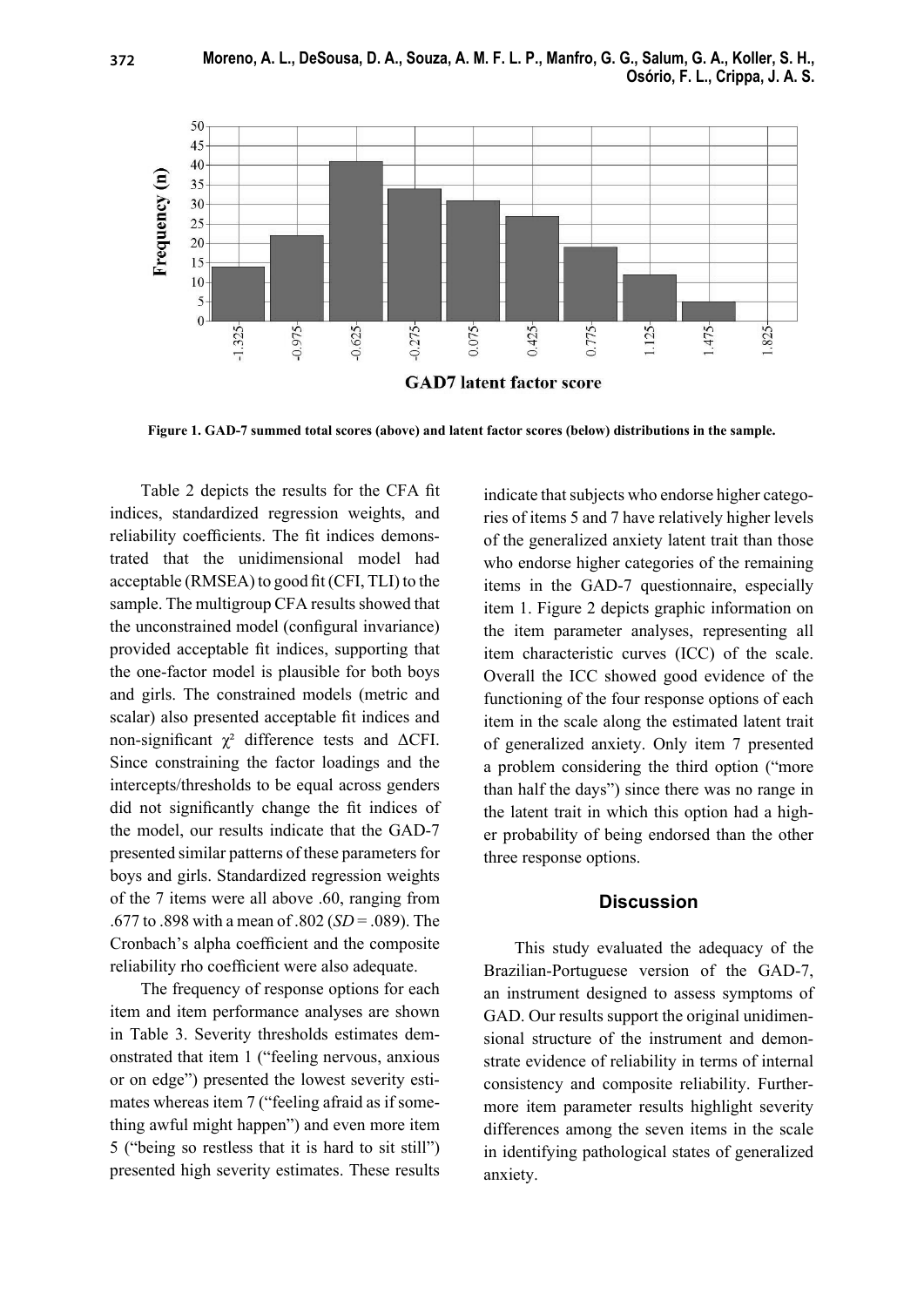**Table 2**

| CFA fit indices                                            |                                      |  |  |  |  |
|------------------------------------------------------------|--------------------------------------|--|--|--|--|
| $\chi^2$ (df), p                                           | 27.455 (14), .017                    |  |  |  |  |
| <b>CFI</b>                                                 | .994                                 |  |  |  |  |
| TLI                                                        | .992                                 |  |  |  |  |
| <b>RMSEA</b> [90% CI]                                      | $.068$ [.028 - .106]                 |  |  |  |  |
| Multigroup(gender) CFA fit indices                         |                                      |  |  |  |  |
| a) Configural invariance (unconstrained model)             |                                      |  |  |  |  |
| $\chi^2$ (df), p                                           | 41.65 (28), .047                     |  |  |  |  |
| <b>CFI</b>                                                 | .994                                 |  |  |  |  |
| TLI                                                        | .990                                 |  |  |  |  |
| <b>RMSEA</b> [90% CI]                                      | $.069$ $[.009 - .111]$               |  |  |  |  |
| b) Metric invariance (constrained factor loadings)         |                                      |  |  |  |  |
| $\chi^2$ (df), p                                           | 48.59 (34), .050                     |  |  |  |  |
| <b>CFI</b>                                                 | .993                                 |  |  |  |  |
| TLI                                                        | .992                                 |  |  |  |  |
| RMSEA [90% CI]                                             | $.065$ [ $< .001 - .103$ ]           |  |  |  |  |
| $\Delta\text{CFI}$                                         | .001                                 |  |  |  |  |
| $\chi^2$ difference test (metric vs. configural)           | $\chi^2$ = 7.86 (df = 6), p = .249   |  |  |  |  |
| c) Scalar invariance (constrained loadings and intercepts) |                                      |  |  |  |  |
| $\chi^2$ (df), p                                           | 59.48 (47), .105                     |  |  |  |  |
| <b>CFI</b>                                                 | .994                                 |  |  |  |  |
| TLI                                                        | .995                                 |  |  |  |  |
| <b>RMSEA</b> [90% CI]                                      | $.051$ [ $< .001 - .087$ ]           |  |  |  |  |
| $\Delta\text{CFI}$                                         | .001                                 |  |  |  |  |
| $\chi^2$ difference test (scalar vs. configural)           | $\chi^2$ = 21.46 (df = 19), p = .312 |  |  |  |  |
| $\chi^2$ difference test (scalar vs. metric)               | $\chi^2$ = 14.14 (df = 13), p = .364 |  |  |  |  |
| Standardized regression weights (factor loadings)          |                                      |  |  |  |  |
| 1. Feeling nervous, anxious or on edge                     | .896                                 |  |  |  |  |
| 2. Not being able to stop or control worrying              | .898                                 |  |  |  |  |
| 3. Worrying too much about different things                | .806                                 |  |  |  |  |
| 4. Trouble relaxing                                        | .859                                 |  |  |  |  |
| 5. Being so restless that it is hard to sit still          | .777                                 |  |  |  |  |
| 6. Becoming easily annoyed or irritable                    | .677                                 |  |  |  |  |
| 7. Feeling afraid as if something awful might happen       | .701                                 |  |  |  |  |
| Reliability coefficients                                   |                                      |  |  |  |  |
| Cronbach's alpha                                           | .916                                 |  |  |  |  |
| Composite reliability rho                                  | .909                                 |  |  |  |  |

Fit Indices, Standardized Regression Weights, and Reliability Coefficients of the GAD-7 Model Tested by **Means of Confirmatory Factor Analysis** 

*Note***.** CFI: Comparative Fit Index; TLI: Tucker–Lewis Index; RMSEA [90% CI]: Root Mean Square Error of Approximation with 90% Confidence Interval.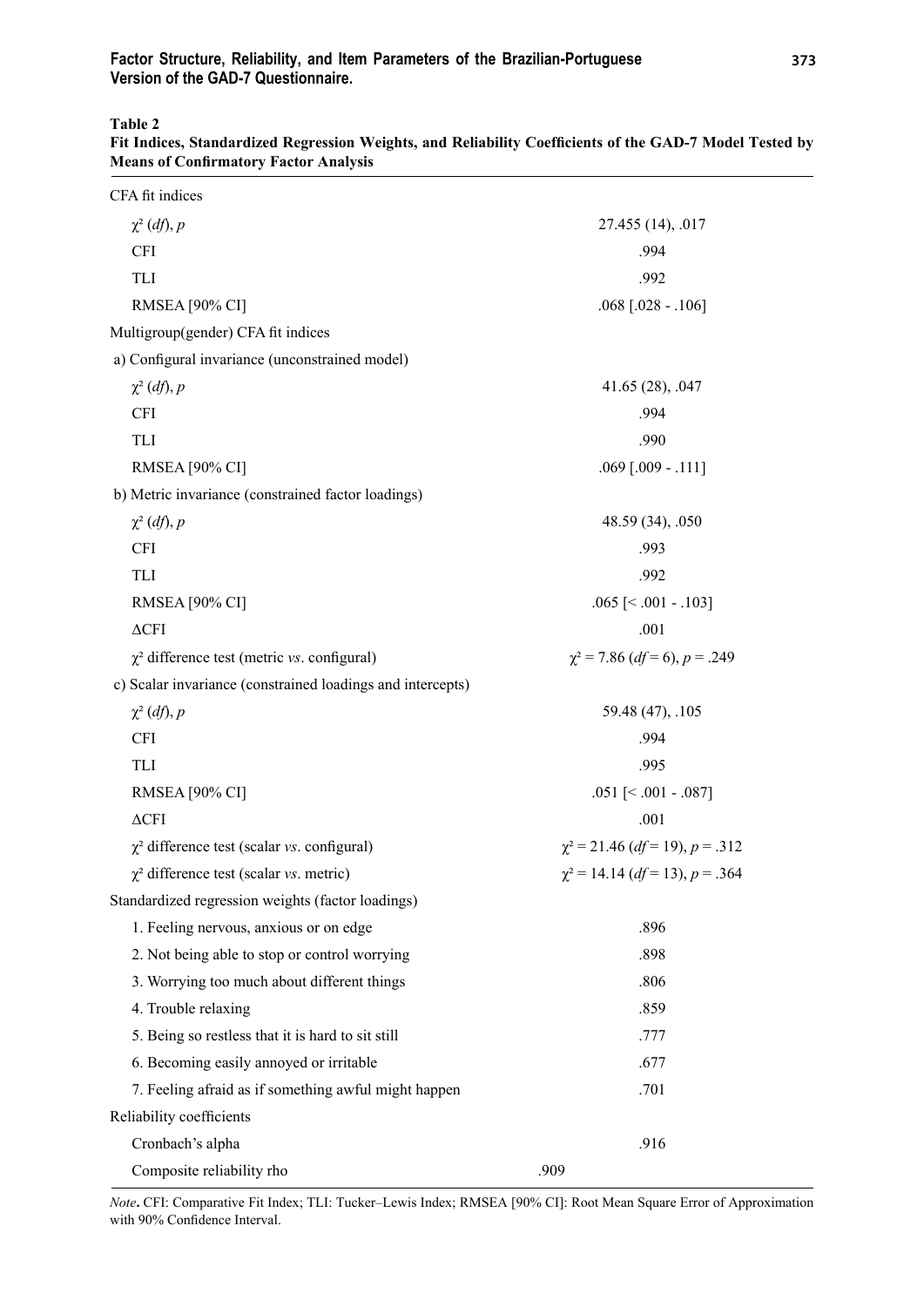| Item                                                       | Response option $(\% )$ |                 |                                      | Item severity thresholds |                |                |                |      |
|------------------------------------------------------------|-------------------------|-----------------|--------------------------------------|--------------------------|----------------|----------------|----------------|------|
|                                                            | Not at all              | Several<br>days | More than<br>half the days every day | Nearly                   | T <sub>1</sub> | T <sub>2</sub> | T <sub>3</sub> | LOC  |
| 1. Feeling nervous, anxious<br>or on edge                  | 14.6                    | 44.4            | 21.5                                 | 19.5                     | $-1.035$       | .210           | .869           | .015 |
| 2. Not being able to stop<br>or control worrying           | 34.6                    | 31.7            | 17.6                                 | 16.1                     | $-.427$        | .408           | .999           | .326 |
| 3. Worrying too much<br>about different things             | 27.3                    | 33.7            | 22.4                                 | 16.6                     | $-.634$        | .216           | .965           | .182 |
| 4. Trouble relaxing                                        | 28.8                    | 36.6            | 20.0                                 | 14.6                     | $-.580$        | .374           | 1.071          | .288 |
| 5. Being so restless that<br>it is hard to sit still       | 52.7                    | 30.7            | 11.2                                 | 5.4                      | $-.033$        | .942           | 1.612          | .862 |
| 6. Becoming easily<br>annoyed or irritable                 | 33.2                    | 30.7            | 18.5                                 | 1.76                     | $-.440$        | .335           | .923           | .273 |
| 7. Feeling afraid<br>as if something awful<br>might happen | 49.3                    | 29.3            | 11.2                                 | 1.02                     | $-.050$        | .735           | 1.245          | .643 |

| Table 3                                                            |  |
|--------------------------------------------------------------------|--|
| <b>Frequency of Response Options and Item Performance Analyses</b> |  |

*Note*. T1: item latent trait threshold for transition from category "not at all" to "several days" or higher; T2: threshold for transition from "several days" to "more than half the days" or higher; T3: threshold for transition from "more than half the days" to "nearly every day". LOC: item latent trait severity location based on the mean of the three thresholds for transitions between the response options.



**Figure 2. Item characteristic curves of the GAD-7 items.**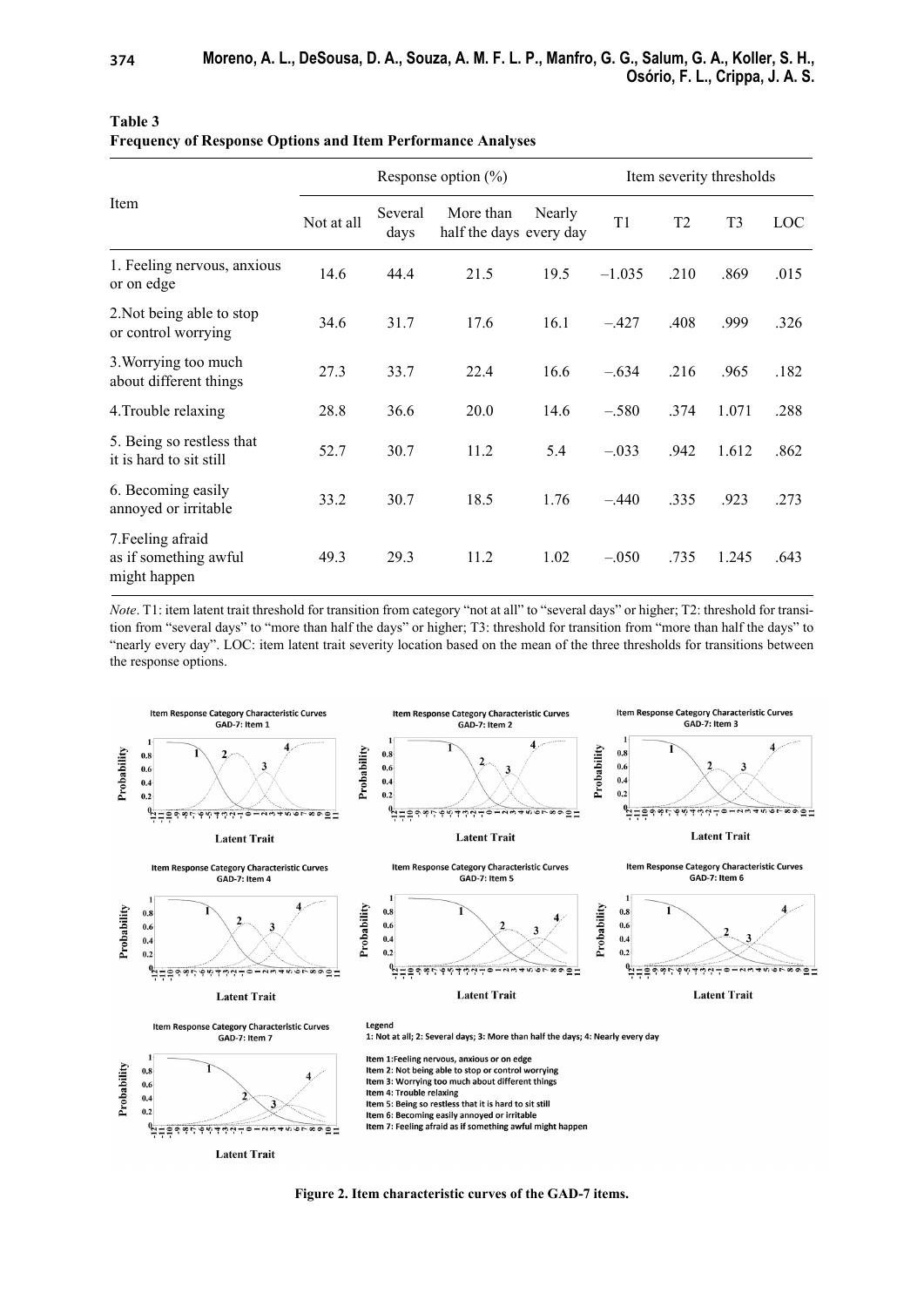### **Factor Structure, Reliability, and Item Parameters of the Brazilian-Portuguese Version of the GAD-7 Questionnaire.**

The unidimensional factor structure fit our Brazilian data well, supporting the original conceptualization of the GAD-7 (Spitzer et al., 2006). The one-factor model has been supported by several cross-cultural adaptations of the GAD-7 instrument, suggesting that this is a good model to assess GAD symptoms worldwide (Donker et al., 2011; García-Campayo et al., 2010; Sidik et al., 2012).

All seven items in the GAD-7 questionnaire presented high factor loadings, and the GAD-7 total score demonstrated high internal consistency, in line with previous research (Donker et al., 2011; García-Campayo et al., 2010), as well as high composite reliability. Significant differences were found between genders in our sample, with females scoring higher in the questionnaire. Higher scores in generalized anxiety measures among females is an expected result; for instance, the fifth edition of the Diagnostic and Statistical Manual of Mental Disorders (DSM-5; American Psychiatric Association, 2013) points that females are twice as likely to experience GAD than males. In this case, discriminative validity between genders is another important property of GAD-7. Also, as could be hypothesized, the histogram of the distribution of the GAD-7 scores was positively skewed, which is an expected distribution when dealing with psychopathological symptoms in community samples, especially when the prevalence rates of GAD in community samples are considered (DSM-5; American Psychiatric Association, 2013).

Our findings from the item parameters analyses showed that items 7 ("feeling afraid as if something awful might happen") and 5 ("being so restless that it is hard to sit still") were the most severe. To endorse such description in their self-report, individuals are therefore expected to present a relatively high level of the generalized anxiety latent trait. This suggests that these items may be the best ones in the GAD-7 questionnaire for differentiating subjects with high levels of the GAD latent trait. The first item in the scale ("feeling nervous, anxious or on edge"), on the other hand, presented a quite low severity estimate. This suggests that this item might be a good candidate for differentiating GAD patients from subjects without anxiety problems. This

could be discussed based on the description of these items. The items 5 and 7 describe sensations that are considered specifically to GAD diagnosis (DSM-5; American Psychiatric Association, 2013), while item 1 describe a sensation that fits in every anxiety disorder or even in non-clinical descriptions of stressful situations. Therefore, the high specificity demonstrated in items 5 and 7 of this paper endorses that the Brazilian-Portuguese version of GAD-7 is useful for screen GAD in community samples.

Future research focusing on the psychometric properties of the Brazilian-Portuguese version of the GAD-7 should investigate further psychometric properties of the instrument such as convergent and divergent validity, testretest reliability, and discriminative validity for clinical samples. Studies testing these properties could account for some of the limitations of the present study, such as the fact that we did not have clinical data to assess the utility of the GAD-7 measure for helping in diagnostic procedures and sensitivity to treatment response.

In conclusion, our results suggest that the GAD-7 is a reliable instrument to assess GAD symptoms in Brazilian samples as a unidimensional measure. The Brazilian-Portuguese version of the GAD-7 is very similar to the original version of the instrument, which encourages cross-cultural studies to use this questionnaire. Nonetheless, researchers and clinicians that use the GAD-7 questionnaire to assess GAD symptoms in their practice should be aware of the specificities of the items in the scale, such as the different severity levels of each item.

#### **References**

- American Psychiatric Association. (2013). *Diagnostic and statistical manual of mental disorders. Fifth edition* (DSM-5). Arlington, VA: Author.
- Brown, T. A. (2006). *Confirmatory factor analysis for applied research*. New York: The Guilford Press.
- Castillo, C., Macrini, L., Cheniaux, E., & Landeira-Fernandez, J. (2010). Psychometric properties and latent structure of the Portuguese version of the Penn State Worry Questionnaire. *The Spanish Journal of Psychology, 13*(1), 431-443. doi:10.1017/S113874160000398X